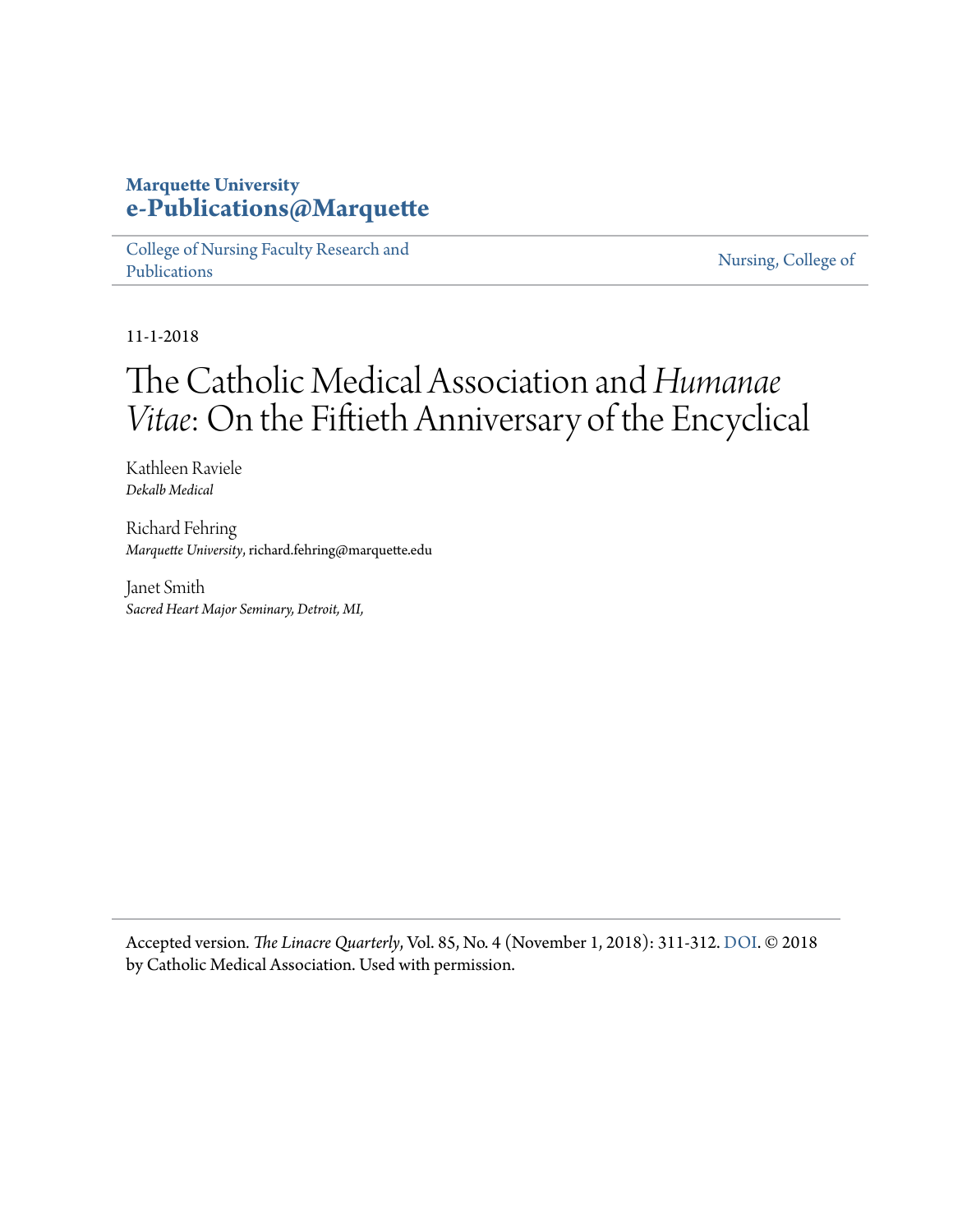**Marquette University** 

### **e-Publications@Marquette**

#### *Nursing Faculty Research and Publications/College of Nursing*

*This paper is NOT THE PUBLISHED VERSION;* **but the author's final, peer-reviewed manuscript.**  The published version may be accessed by following the link in the citation below.

 *The Linacre Quarterly*, Vol. 85, No. 4 (2018): 311-312. [DOI.](https://www.doi.org/10.1177/0024363918816677) This article is © Catholic Medical Association and permission has been granted for this version to appear in **e-**[Publications@Marquette.](http://epublications.marquette.edu/) Catholic Medical Association does not grant permission for this article to be further copied/distributed or hosted elsewhere without the express permission from Catholic Medical Association.

# The Catholic Medical Association and *Humanae Vitae*: On the Fiftieth Anniversary of the Encyclical

Kathleen Raviele Dekalkb Medical, Decatur, GA Richard J. Fehring Marquette University, Milwaukee, WI Janet Smith Sacred Heart Major Seminary, Detroit, MI

 Pope Saint Paul VI surprised the world on July 25, 1968, issuing his encyclical *Humanae vitae*, abortion and promoted the use of natural birth regulation. The release of this document led to immediate dissent by theologians, bishops, priests, physicians, and the press. The president of the commented on the encyclical in the November 1968 issue of the *Linacre Quarterly* and called it "truly one of the most important documents of our time" [\(O'Loughlin 1968\)](https://journals.sagepub.com/doi/10.1177/0024363918816677). However, he and other members which condemned the use of hormonal contraception, other forms of birth control, sterilization, and National Federation of Catholic Physicians' Guilds (the former name of the Catholic Medical Association)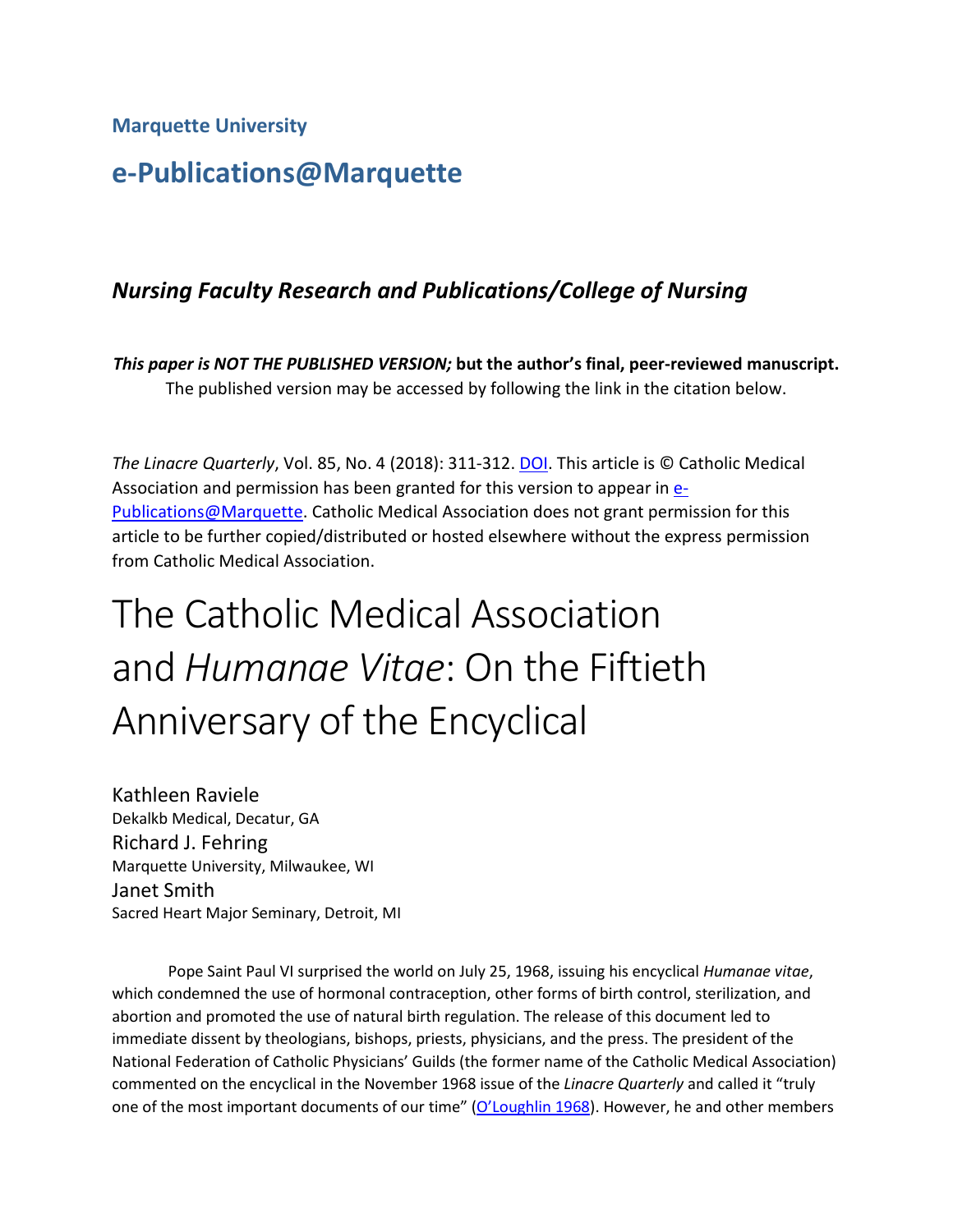seemed to be conflicted with the document and mentioned the resistance from some of the guilds and younger Catholic physicians [\(O'Loughlin 1968; Heenan 1968\)](https://journals.sagepub.com/doi/10.1177/0024363918816677).

 Early in 1969, the federation board and membership voted to support the pope and his encyclical [\(National Federation 1969\)](https://journals.sagepub.com/doi/10.1177/0024363918816677). In the minutes of the 1968 meeting, it was noted that many of the younger physicians disagreed with this motion and the support of the pope and his teaching on birth control. This current issue of the *Linacre Quarterly* has strong episcopal support as expressed in an essay by the Catholic Medical Association's episcopal advisor the Most Rev. James D. Conley, DD.

 special issue on the fiftieth anniversary of *Humanae vitae*. Of importance, we reprinted the minutes from a 1968 issue of *Linacre Quarterly* by two renowned Catholic theologians who supported Pope Saint Fifty years after the November 1968 issue of the *Linacre Quarterly*, we have published this from the National Federation of Catholic Physicians' Guilds in which the federation board voted to support the author of *Humanae vitae* and his teachings. In this special issue, we also reprinted an article Paul VI and defended his teachings [\(Ford and Lynch 1968\)](https://journals.sagepub.com/doi/10.1177/0024363918816677).

 knowledge necessary to provide natural family planning (NFP) services and be able to provide married efforts in providing evidence for the conditions necessary for a proper regulation of births and that they should study how "natural rhythms succeed in determining a sufficiently secure basis for the chaste Besides condemning the use of contraception in *Humanae vitae*, Pope Saint Paul VI (1968) made a strong appeal for Catholic physicians and nurses to consider it their professional duty to acquire the persons who consult them wise counsels and sound directives for spacing their children (no. 27). He also said that physicians should regard it an essential part of their skills to make themselves fully proficient in this difficult field of medical knowledge. Furthermore, he made a strong appeal to scientists to pool their limitation of offspring," that is, in scientific parlance, to develop effective methods of NFP [\(Paul VI 1968,](https://journals.sagepub.com/doi/10.1177/0024363918816677) no. 24).

 practicing Ob-Gyn, Dr. Steven Braatz, on the problems of birth control and an essay on the importance Raviele, and Dr. Teresa Hilgers. In relation to the scientific appeal by the pope, there is an article on the state of NFP science and the priorities for the study of NFP developed by NFP scientists from the United States, Canada, Europe, and South America (Manhart and Fehring). This issue also has an original research article that addresses the special problem of helping women and couples to avoid pregnancy In relation to the pope's clinical appeal to physicians, we have, in this issue, a witness by a of informed consent for women when being prescribed birth control by Dr. David Hilger, Dr. Kathleen through the postpartum breastfeeding transition (Bouchard et al.).

 deleterious effects that contraception will have on men, women, marriage, families, and society (no. 17). This special issue has a number of excellent systematic reviews on the medical risks of using hormonal contraception and its relation to the development of cancer, and on venous thrombosis and its effects on embryonic development (Williams et al.; Keenan et al.). Dr. Jonathan David Scrafford has an opinion piece on the effects of contraception on the role of women in society, Dr./Sr. Hanna Klaus has an essay on the social effects of the use of contraception, and in tune with the concerns of more modern popes, there is a commentary by JoAnn Markette on the effects of hormonal contraception on challenges faced by physicians in the areas of fertility, infertility, and contraception. Pope Saint Paul VI (1968) in *Humanae vitae* also is well-known for his predictions on the our environment and ecology. Additionally, Irene Alexander addresses the pastoral challenge of ministering to couples practicing NFP, and Joseph Turner and Lucas McLindon address the moral